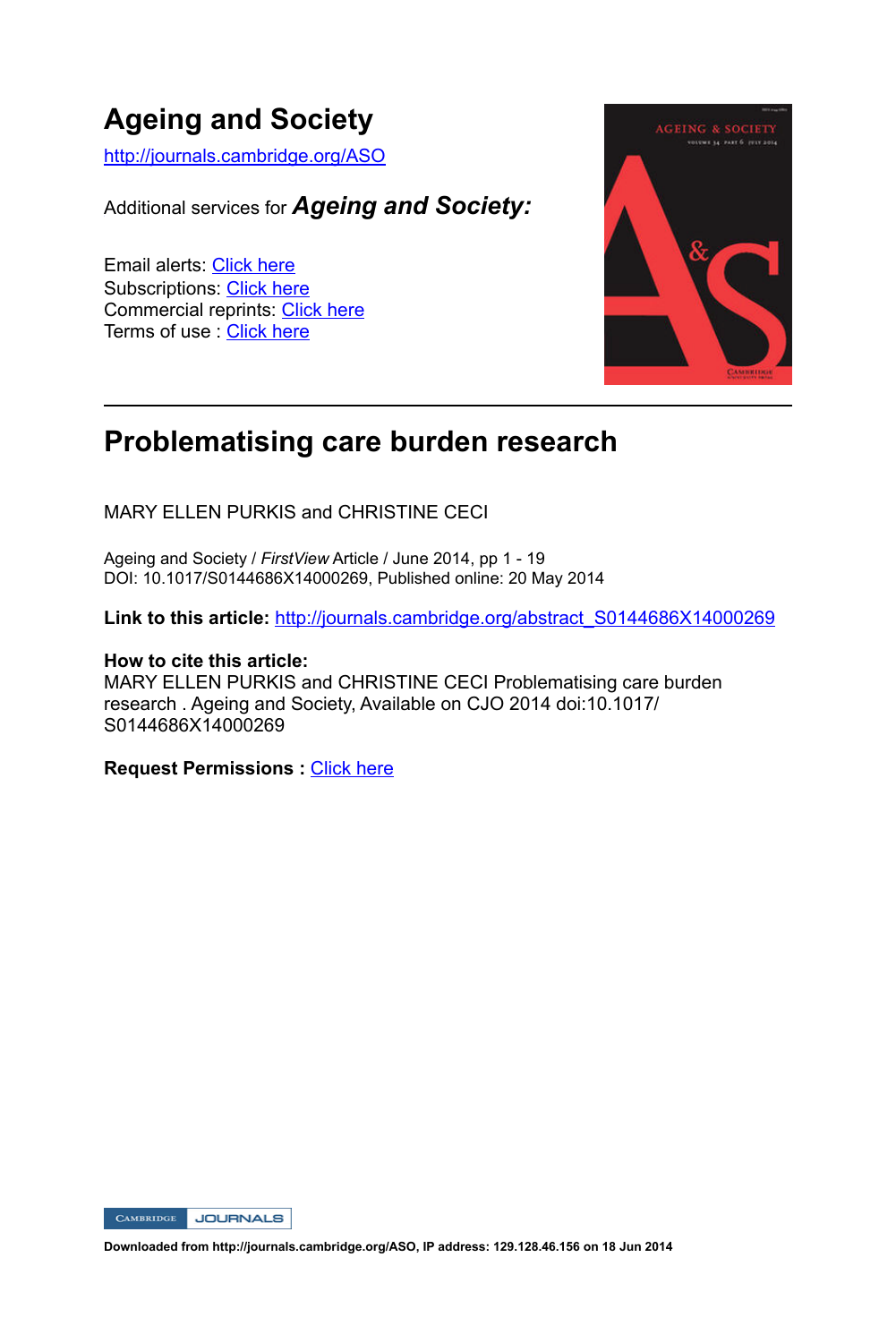## Problematising care burden research

MARY ELLEN PURKIS\* and CHRISTINE CECI†

#### ABSTRACT

In this paper we use Alvesson and Sandberg's strategy of problematisation to analyse the assumptions embedded in the development and use of the concept of 'care-giver burden'. We do this in order to develop an explanation as to why decades of research into the experience of providing home-based care to a family member with dementia has had little effect in relieving or reducing the 'burden' of that care. Though some part of this is undoubtedly political, our analysis suggests that key assumptions of the research limit both knowledge development and intervention effectiveness. Especially problematic are first, an overriding focus on the isolated care-giver– recipient dyad as the appropriate object of inquiry and target of intervention, and second, an absence of an analysis of the materiality of care and care-giving practices. The heterogeneity of care situations, including interrelations among people, technologies, objects, spaces and other organisational worlds, appear in much of the research primarily as methodological problems, variables to be subdued through a more rigorous application of method. The high volume of research and acknowledged low impact of interventions, however, suggests that rethinking the nature of care practices, and how we come to know about them, is necessary if we are to develop and implement strategies that will contribute to better outcomes for people.

**KEY WORDS** – care-giver burden, dementia, problematisation.

#### Problematising care burden research

The purpose of this paper is to analyse the development and use of the concept of care-giver burden in the special case of dementia care in order to contribute to an explanation of why progress towards the goal of 'relieving or reducing' the impact of home-based care on informal care-givers has been slow.

Home-based caring for persons with dementia is a problem that has been widely acknowledged as in need of long-term sustainable solutions in order

† Faculty of Nursing, University of Alberta, Edmonton, Canada.

**JOURNALS** 

<sup>\*</sup> School of Nursing, Faculty of Human & Social Development, University of Victoria, Canada.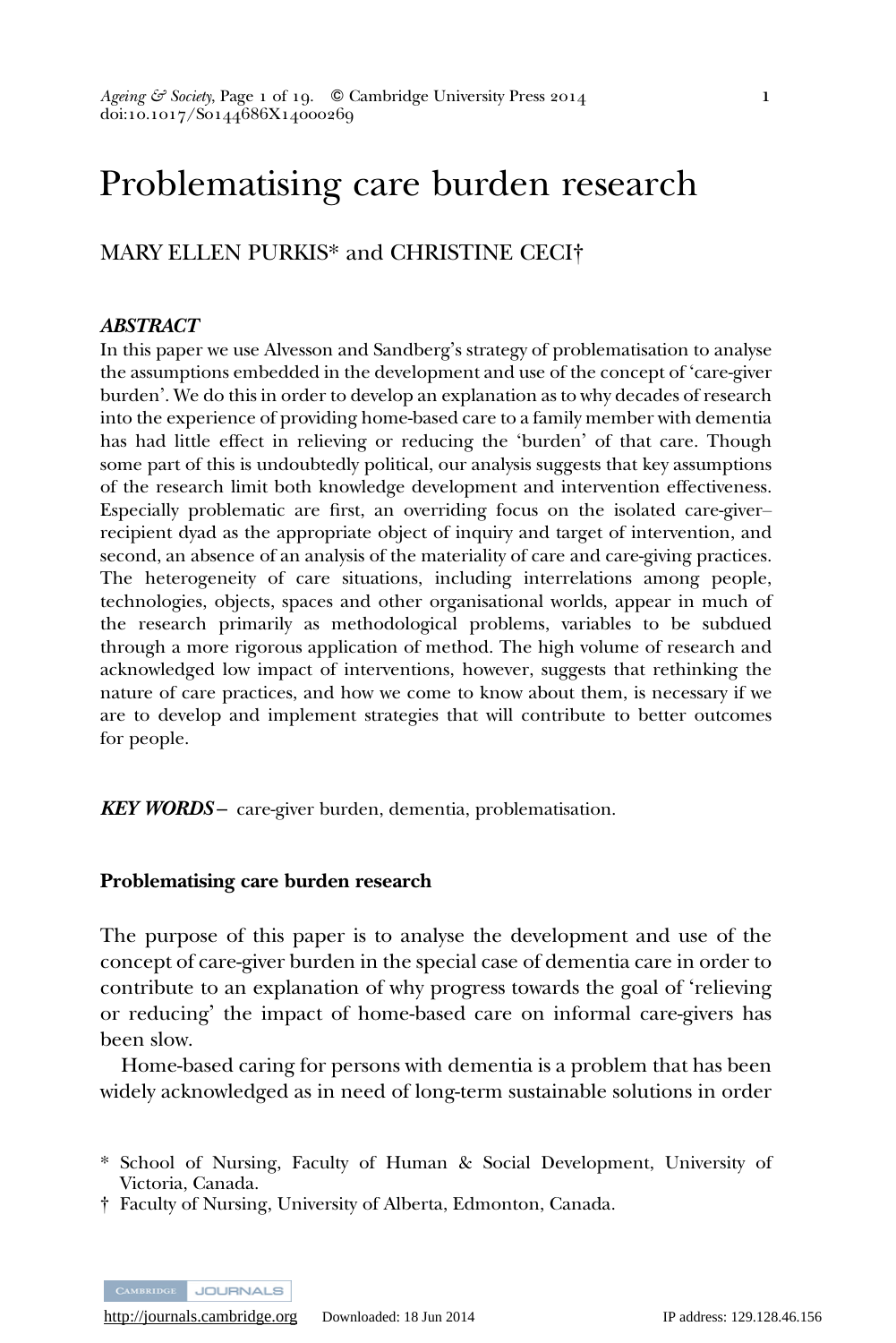to address family carers' needs for support and assistance. In the North American health-care literature, the idea of families providing care to ailing family members, primarily older family members, has been discussed since immediately after the Second World War. Hoenig and Hamilton  $(1066)$  were among the first to conceptualise this care in terms of burden in their analysis of the effects for families and communities of the deinstitutionalisation of persons with mental illnesses. At the same time, they suggested caution in the use of the term 'burden', observing discrepancies in meanings ascribed to situations by the various actors involved. Attempts to assess, to identify causes and to intervene to relieve burden produced contradictory results, not least because outsiders (researchers) and family members did not seem to share the same frame of reference in interpreting their situations. Discrepancies were noted between researchers' assessments of 'objective' burden, what could be measured and observed, and 'subjective' burden, the extent to which families felt themselves burdened, leading Hoenig and Hamilton to hypothesise that for families, aspects of the situation described as burdensome might in fact be preferable to what outsiders, 'anxious to help, had visualized as "relief"'  $(1066: 167)$ .

Despite this cautious beginning, the recognition of home-based caring work has been almost wholly transformed into the psychological concept of 'care-giver burden' and, from the 1970s to the present, it has been assessed and measured using increasingly complex techniques and calculations. This research literature, however, continues to be characterised by more or less the same inconsistencies described by Hoenig and Hamilton, including the frequent observation of only small to moderate effects of interventions that are intended to relieve burden. Thus, although early research on this topic was motivated by an interest to 'relieve or reduce' the burden of care (Mohide et al.  $1988$ ; Zarit, Reeves and Bach-Peterson  $1980$ ), and to improve family carers' quality of life, 20-plus years later, such ambitious aims are acknowledged to remain unmet (Zarit and Femia 2008). Recently, Lilly et al.  $(2012)$  noted that after a decade of government effort to convince people to age at home, with promises of adequate support, family care-givers of persons with dementia find themselves 'forgotten, abandoned to care, alone' (see also Ward-Griffin et al.  $2012$ ). So it appears that at the same time as the causes of the experience of burden in the case of dementia care continue to be carefully documented  $(e.g.$  Askham *et al.* ), and techniques to measure or predict it are increasingly refined (Canadian Institute for Health Information  $2010$ ), there is little apparent curiosity about why the knowledge developed through extant research has had little appreciable impact on strategies to support the provision of care at home itself. Some part of this is undoubtedly political as citizens and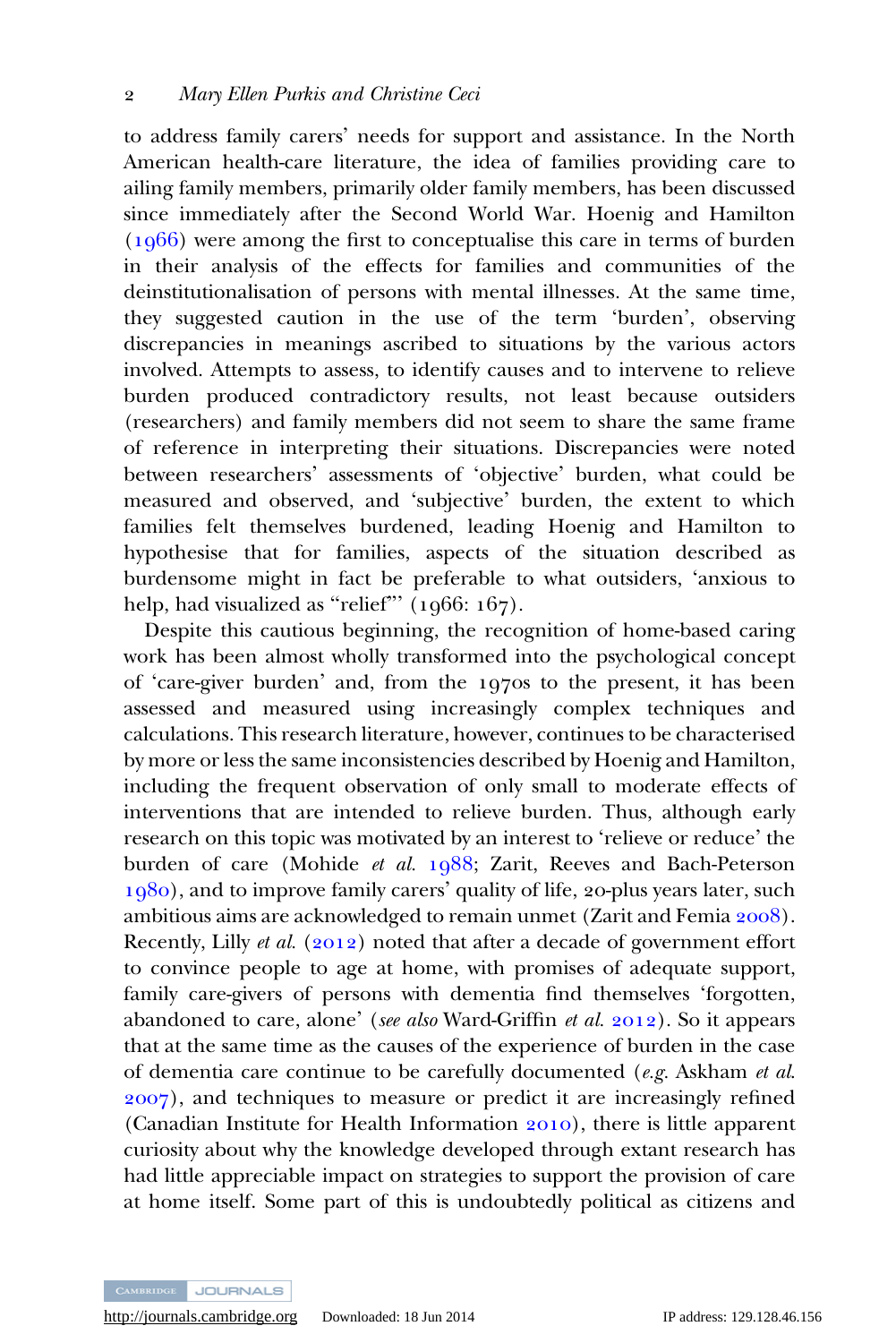their governments make choices based on priorities, values and practicalities. However, we argue that an unacknowledged contributing factor is simply that much of the research that has grown up around this concept has been 'under-problematised' as to its assumptions (Alvesson and Sandberg  $2013$ ). That is, the research has, for the most part and not surprisingly, been based on and bounded by researchers' assumptions about the subject matter in question, assumptions that have remained relatively unchanged over the many decades of care burden research. But clearly, if the goal of relieving the burden of care-givers is acknowledge to have failed, then identifying and opening up these assumptions to question has become necessary. And, at the same time as we consider the assumptions underlying much of this research, we also raise another question: if the research is not contributing to a project of reducing or relieving care 'burden', what is it accomplishing?

#### Methodological approach: problematisation

Alvesson and Sandberg  $(2013)$ , drawing on the work of Michel Foucault, propose problematisation as a methodology for identifying and challenging the assumptions embedded in a field of study. The need to rethink or reconsider established ideas arises when the literature of a field becomes conceptually narrow, ineffectual and in their terms, uninteresting. Interestingness is not so much a judgement as a recognition that theories should challenge our assumptions rather than merely reinforce them, thus making un-interestingness an effect of 'a tendency for researchers to reproduce taken-for-granted assumptions and established vocabularies in their fields' (Alvesson and Sandberg  $2013$ : vii), a situation that they suggest is a not surprising outcome of institutional, disciplinary and professional identity demands and practices. As Alvesson and Sandberg note, mass education and mass research 'make many people unwilling to work with deviant ideas'  $(2013; vii)$ , and so we fall into the practices of 'gap-spotting' research, stolidly building up a picture grounded in accepted ideas rather than working to develop new and interesting questions. Problematising an established body of research as we intend to do with the care burden research does not undermine or minimise its significance but rather simply questions it as to its assumptions. That is, from a position of understanding what is known or believed to be the case about family or informal carers, we ask what else might be possible, how else might we think about this situation. The point, however, is not to 'over-problematise' or completely dismantle the field, but rather to 'unpack' it sufficiently to allow a serious consideration of the theoretical potential of challenging key assumptions – always then, with an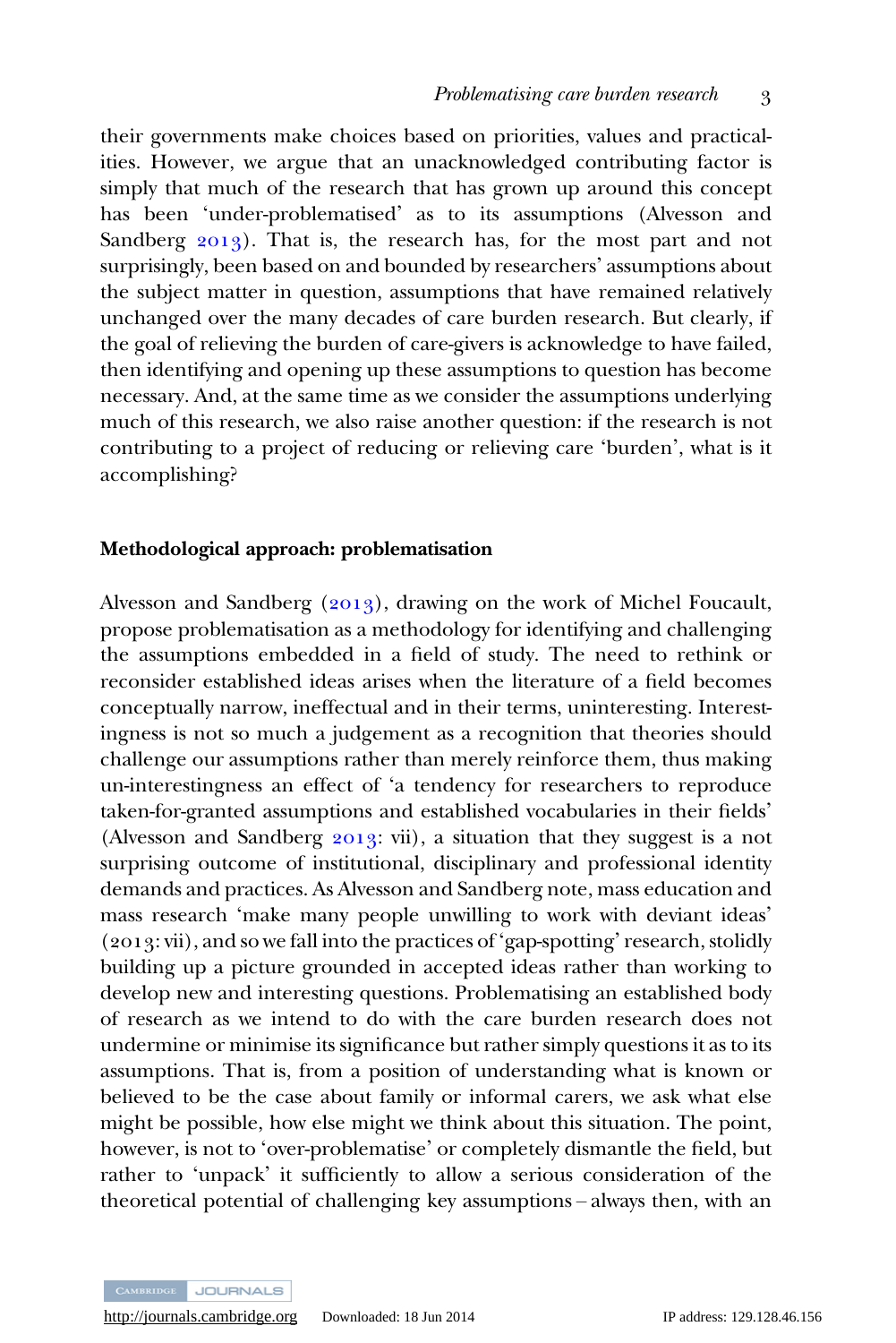eye to providing helpful directions for further study and action (Alvesson and Sandberg  $2013$ :  $61-4$ ).

Still drawing on Foucault's genealogical method, Alvesson and Sandberg  $(2013)$  propose a series of questions that help to draw out the presuppositions held about a subject and, importantly, the assumptions made about how we should know it. The proposed questions arise from a stance of curiosity, for example, 'how has a certain subject matter become an object of scientific investigation? How have our research questions been produced, and what makes us ask the questions we ask'  $(2013; 52)$ ? As is apparent, the central ethos of the inquiry is simply a desire to determine what shapes our present understandings of the subject matter in question because it is through these understandings that our research questions are produced. On this point, they cite Bernauer, an astute interpreter of Foucault's oeuvre, noting that central to a practice of problematisation are questions that consider 'how the path to our current understanding of the subject matter has been determined, and how exclusions have operated in delineating the subject matter in question'  $(2013; 52)$ . These kinds of questions work to open the circle of selfconfirming questions and answers somewhat characteristic of research practice, wherein both questions and answers arise 'logically from what others have done' (2013: 52). Instead, the questions of problematisation 'stimulate a rethink of one's established ideas and facilitate imagination and a creative reframing of how one conceptualizes and reasons around the subject matter'  $(2013; 50)$ .

Problematising the research literature involves two steps: an overview of the field to enable description of its broad characteristics and assumptions, and a close reading of key texts (Alvesson and Sandberg  $2013$ ). The materials for our analysis were identified through an initial search of key disciplinary and interdisciplinary databases (*i.e.* Medline and Scopus) using the keywords 'caregiver burden' or 'care burden' and 'dementia' and no date limitations. As expected, this broad search produced thousands of results, so the article type 'review' was used to limit the results to those papers describing the 'state of science' of the field of research. This produced a more manageable set of results that included both narrative literature reviews and systematic reviews. Although our review strategy led us to both narrative and systematic reviews of the literature, it is likely that some forms of research, particularly qualitative studies, would be overlooked in this process. However, it is also the case that reviews of the literature, particularly systematic reviews, are typically understood to represent the 'state of science' of a field of study, tending to include studies that are considered by those reviewers to be best practices in research, and thus constitute a body of research that may, in some sense, be considered 'influential'. At the same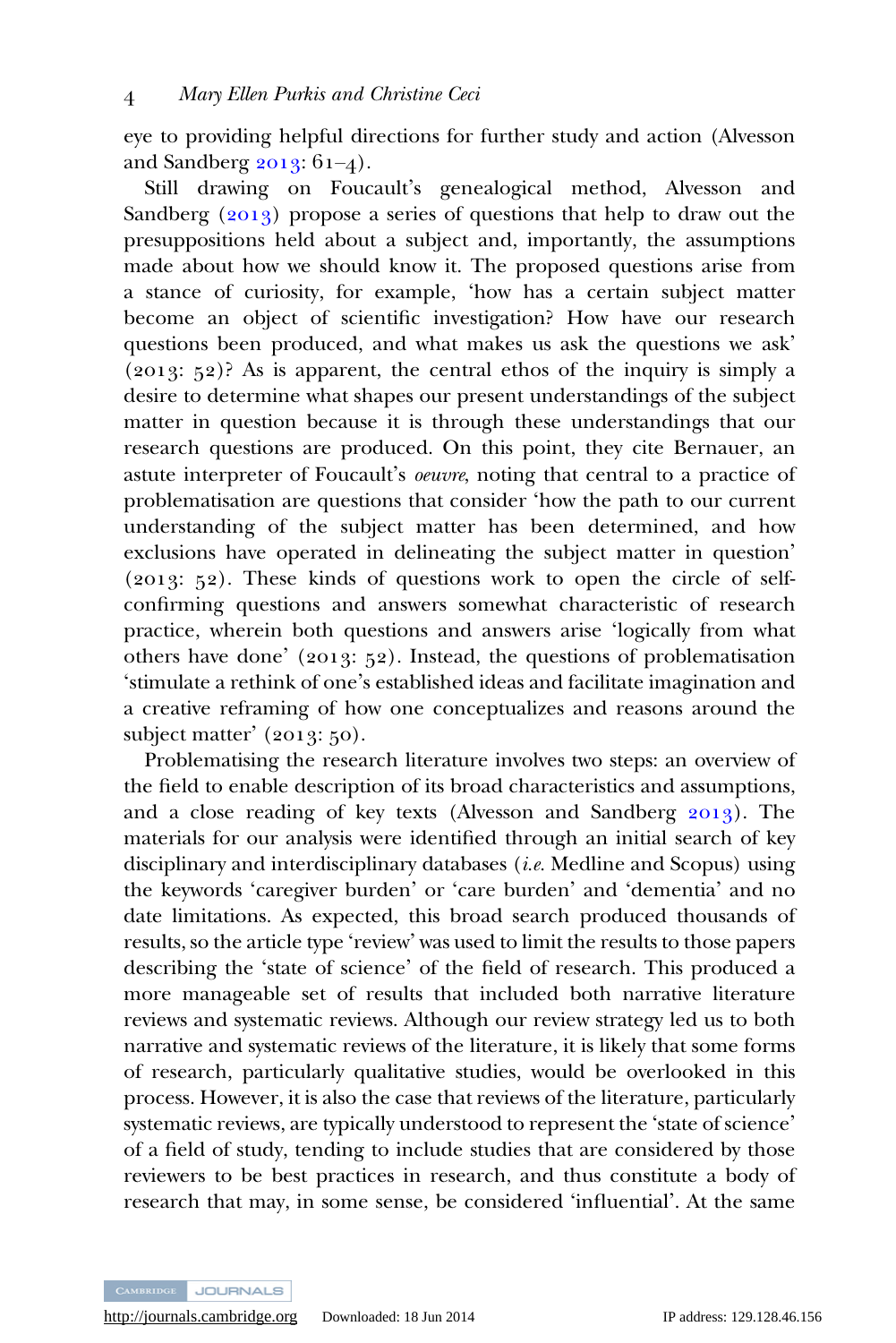time, it should be clear that the research examined does not exhaust the research conducted.

Bibliographies of these papers were reviewed and further key review articles were identified. In total,  $48$  review articles published between  $1980$ and 2012 were included in the broad overview (see supplementary information). From this overview, key articles that represented exemplars of the research, or papers that sought to define terms, identify important elements of the research problem or critically examined existing work were selected for close reading (Alvesson and Sandberg  $2013$ ). These selections represented both early contributions to the field and later efforts, including researchers' own re-evaluation of their early work (e.g. Zarit and Femia ). Questions for both levels of review and analysis were: What is the object of analysis? What are the tools for making this visible? And what is made possible through these research conceptualisations and practices? Analysis was iterative and oriented to developing understanding of both the assumptions underlying the research and, perhaps more importantly, a sense of what is being accomplished through the research.

#### Outlining the broad view

What seems particularly notable across three decades of the reviewed research is its sameness: sameness in descriptions of context and justifications for studies, in the questions asked, in the 'objects' of the research, in the range of possible interpretations of study data and in proposals for how this 'problem' might be resolved – which underlines Alvesson and Sandberg's  $(2013)$  observation that researchers tend to reproduce taken-for-granted assumptions, and that they (we) do this in established vocabularies that reinscribe social norms, including those that frame research practices. It is partly this characteristic of sameness that makes it relatively straightforward to identify the assumptions shaping this field, even when these are not explicitly formulated, particularly as researchers seem to hold tightly to them even as they note the ineffectiveness of their efforts – both in terms of achieving 'good' research results, but also more practically, in terms of actually relieving 'burden'. For example, much of the literature demonstrates an awareness, and simultaneous dismissal, of the heterogeneity of care situations, carers and recipients. Though diversity, complexity and particularity might be acknowledged, these characteristics of everyday, relational existence are often treated as (simply) barriers to good research results that might be surmounted through, for example, even greater standardisation in research and intervention practices  $(e.g.$  Malonebeach and Zarit  $1991$ ; Ornstein and Gaugler  $2012$ ).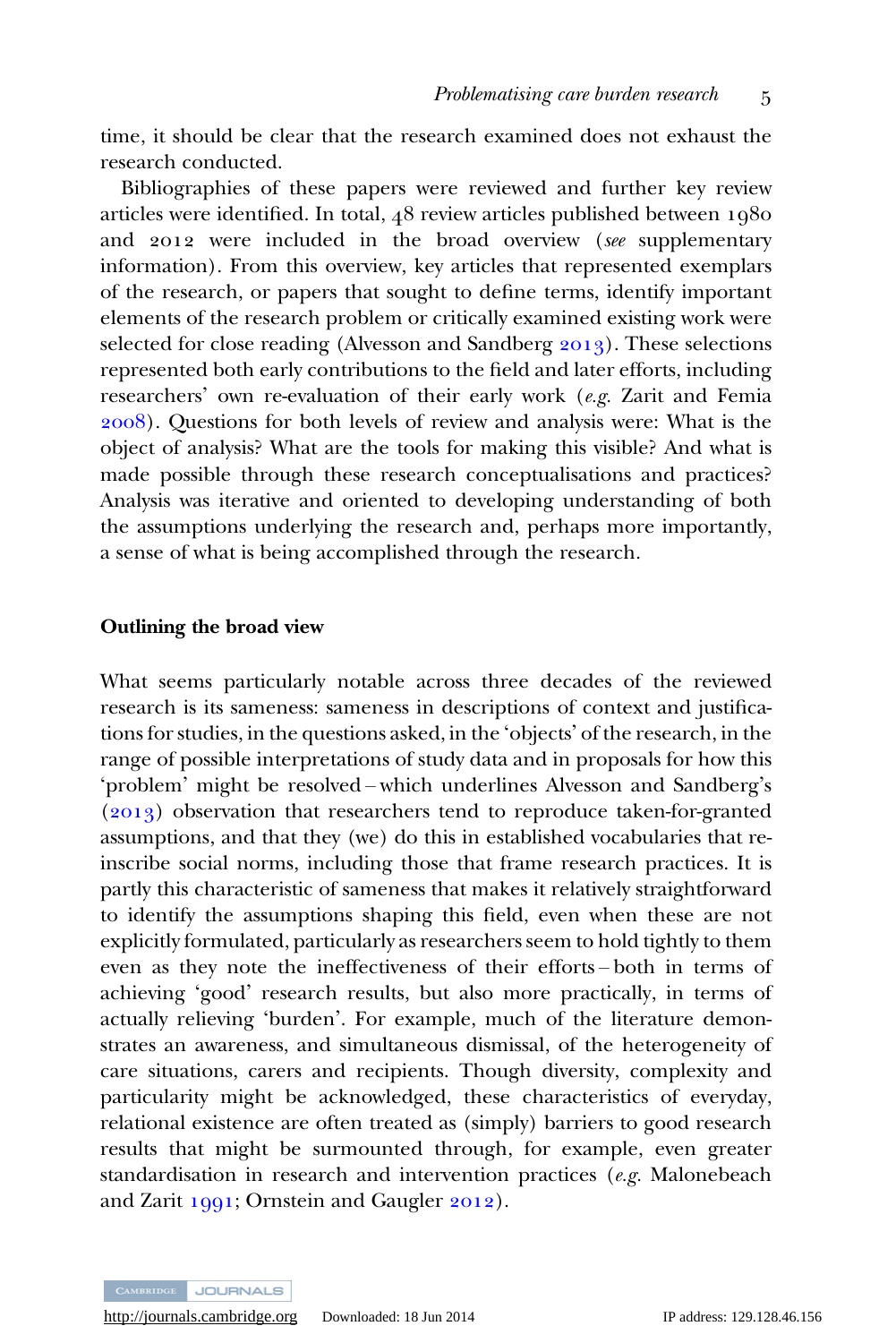To set the stage for a closer reading of some of these key texts, we briefly overview our main observations regarding the broad assumptions of the field, and then in the remainder of the paper we use a technique of close reading to elaborate those assumptions that seem worthy of further problematisation (Alvesson and Sandberg  $2013$ : 59). It is important to note here that we are not claiming that each singular study is informed by identical assumptions; there will undoubtedly be diversity at that level. But at the same time, there is a clear character to the body of research that is amenable to description at this general level.

As Alvesson and Sandberg  $(2013)$  note, the assumptions of a field of research will be both multi-level and overlapping. Here we describe four levels of assumptions beginning with the lowest level, what they call in-house assumptions (2013:  $54$ ). These are mainly discipline-based assumptions that tend to be widely shared and accepted as relatively unproblematic. For example, in this literature we note that 'care-giver burden' is broadly understood as a psychological concept, most often explained with reference to stress and coping theory. This has meant that care-giving is often treated as a disorder, the very 'model of chronic human stress' (Vitaliano *et al.*  $1997$ : ). This framing of care-giving is also evident in a reliance on measures of psychological disorder (*i.e.* depression) to evaluate care-giver status, and a tendency to medicalise care-givers, for example by figuring them as 'hidden patients' (Houlihan  $1087$ ). The assumption of care-giving as disorder has only recently been challenged (Zarit and Femia  $2008$ ). Care-giving is also treated as a 'role' that can be examined separately from other roles.

The root metaphor assumption, or the broad image of the subject matter in question (Alvesson and Sandberg  $2013$ ;  $54$ ), is clearly the image of the provision of care as a burden, something that can be (and should be) assessed as to its weightiness, one implication of which is that researchers are encouraged to design and use tools that will enable them to measure and quantify the dimensions of burden, to assign it a weight, as well as to try to figure how much of this weight care-givers can bear and for how long. In this context, researchers must demonstrate that this stress of care-giving is more than ordinary stress, that care-givers are measurably less well off, *i.e.* bear greater burden, than non-care-givers and that selected interventions have a potential to be significant, *i.e.* have measurable effects in reducing the weight of burden or enabling care-givers to bear it longer. Measuring and comparing in these ways justifies practices of triage in the health and social care systems (Van Mierlo et al. 2012).

On a more general level, Alvesson and Sandberg  $(2013)$  describe paradigmatic assumptions as those concerned with what exists and how it can be known. In much of the care burden literature we can observe an ontology and epistemology that assumes human beings and their relations to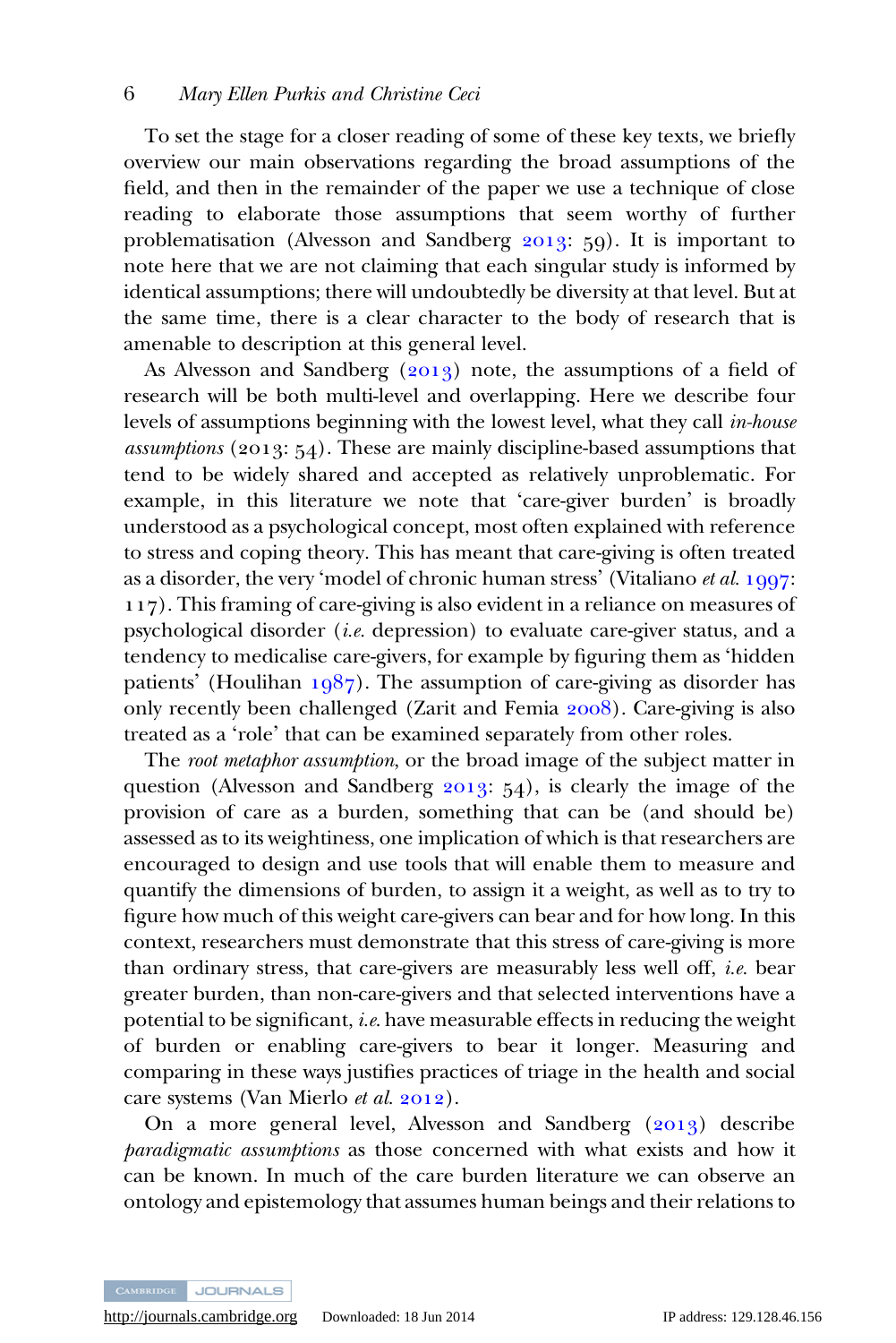be divisible, made up of elements that can be studied or measured in isolation. Thus, we see variables such as gender, race and culture, as well as individual 'traits' such as coping style or specific 'problem' behaviours, extracted and made the focus of inquiry. Or the experience of care-giving itself is seen to be divisible into its emotional and physical elements, which again, are treated as isolatable and amenable to study in that state. In all cases, specific aspects of persons or situations are seen as plausibly knowable when separated from everyday relational existence. Currently, these divisions are becoming more and more attenuated, seen, for example, in the desire to develop more detailed knowledge of 'sub-groups' of caregivers so that care-givers with specific characteristics can be treated or targeted with specific interventions (e.g. Van Mierlo et al.  $2012$ ). This might be more convincing if it were not the case that, across the decades, researchers have been working with the same set of fairly mundane interventions: brief respite, emotional or social support, and education.

Finally, ideological assumptions express broad, taken-for-granted views held about a subject matter, often rendered in political or moral terms. These are rarely made explicit, however, they will be easily recognisable, reflecting researcher-reader situatedness in a particular societal ordering. For example, in the North American context, a strong ideology of individualism, including the assumption of norms of independence, autonomy and, importantly, responsibility for self and kin, is deeply embedded in this literature, particularly in the almost exclusive focus on the care-giver–care recipient dyad as the appropriate object of inquiry.

#### A closer reading

These sets of assumptions constitute the boundary assumptions of the field in the sense that they both inscribe and circumscribe much of the research literature we examined. Though this brief overview does offer an interesting glimpse into how this field of research has been constituted, it is not enough to (simply) identify and describe these as we have done thus far. It is not enough because, in themselves, there is little to comment upon, particularly not whether these are the right or wrong assumptions to guide research practices. Rather, the assumptions shaping the research need be considered in terms of their effects. Thus, in a context where the goal of relieving the burden of care-givers is acknowledge to have failed, we consider these identified assumptions in light of our second question: if the research is not contributing to a project of reducing or relieving care 'burden', what is it accomplishing? We will argue in this next section, through a close reading of selected texts, that alongside building a normative and socially situated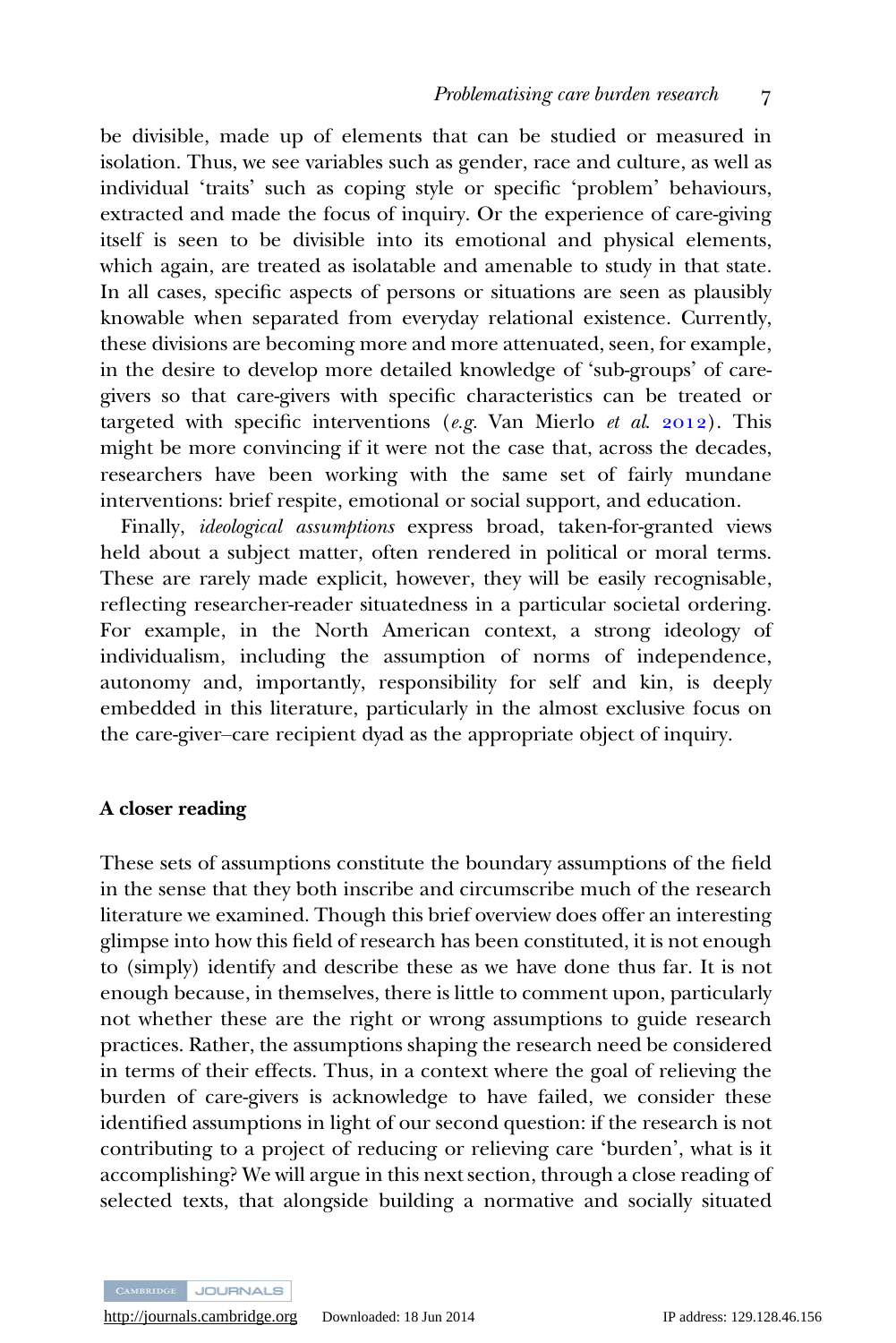picture of 'care burden', what much of this research is accomplishing is a very particular understanding of the relationship between the person requiring care and those caring for that person. Even more, the relationships that are being accomplished through this research are, we argue, isolated from social and organisational supports that have, historically, been accessible to individuals and families who have always provided care for their elders.

This reading is informed by the work of Harold Garfinkel  $(1967)$  and his writings on ethnomethodology. Ethnomethodology is at once a more philosophical form of sociological thought and, at the same time, highly empirical (Collins  $1994$ ). Perhaps one of the most radical aspects of Garfinkel's thought is that

he holds that one cannot make inferences about the world based on any kind of report. One must go and look for oneself, and one must include oneself in the observation. In fact, one's own methods of making sense out of experiences are the prime object of investigation. The term 'ethnomethodology' itself refers to this focus: 'ethno' or 'ethnography,' the observational study of; 'methodology,' the methods that people use to make sense out of experience.  $(Collins 1994: 272-3)$ 

As is likely clear, this paper does, in fact, rely heavily on reports – just the thing that Garfinkel rejected as lacking in any utility for making inferences about how the world works. But we are not reading these reports as indicators of how the world works – even though those writing them surely are. Instead, these reports are read as textual remnants of research practices. The idea of 'practice' is important in ethnomethodology. It is through our engagement in practices, including practices of creating (research) accounts, that we accomplish the activities of everyday life. And as Collins writes,

as soon as we start paying attention to things, we have made them into signed objects and lost them as Lebenswelt [life world] objects ... the objects of the world are constituted by what makes them accountable; they are what they are to us socially because of the symbolic structure we use to account for them to other people.  $(1994: 274)$ 

As we explored the research on the topic of care-giver burden, we became interested in the things that those researchers were paying attention to and using as 'signed objects' to create an account of this thing they were calling care-giver burden. That is, as researchers engage in the practice of researching, they use particular concepts – like gender, culture, stress and experience – to constitute the idea of care-giver burden in an accountable way to other researchers. So here we examine the practices of researchers who have developed this notion of care-giver burden in order to further excavate the rules they follow, the assumptions they make, and the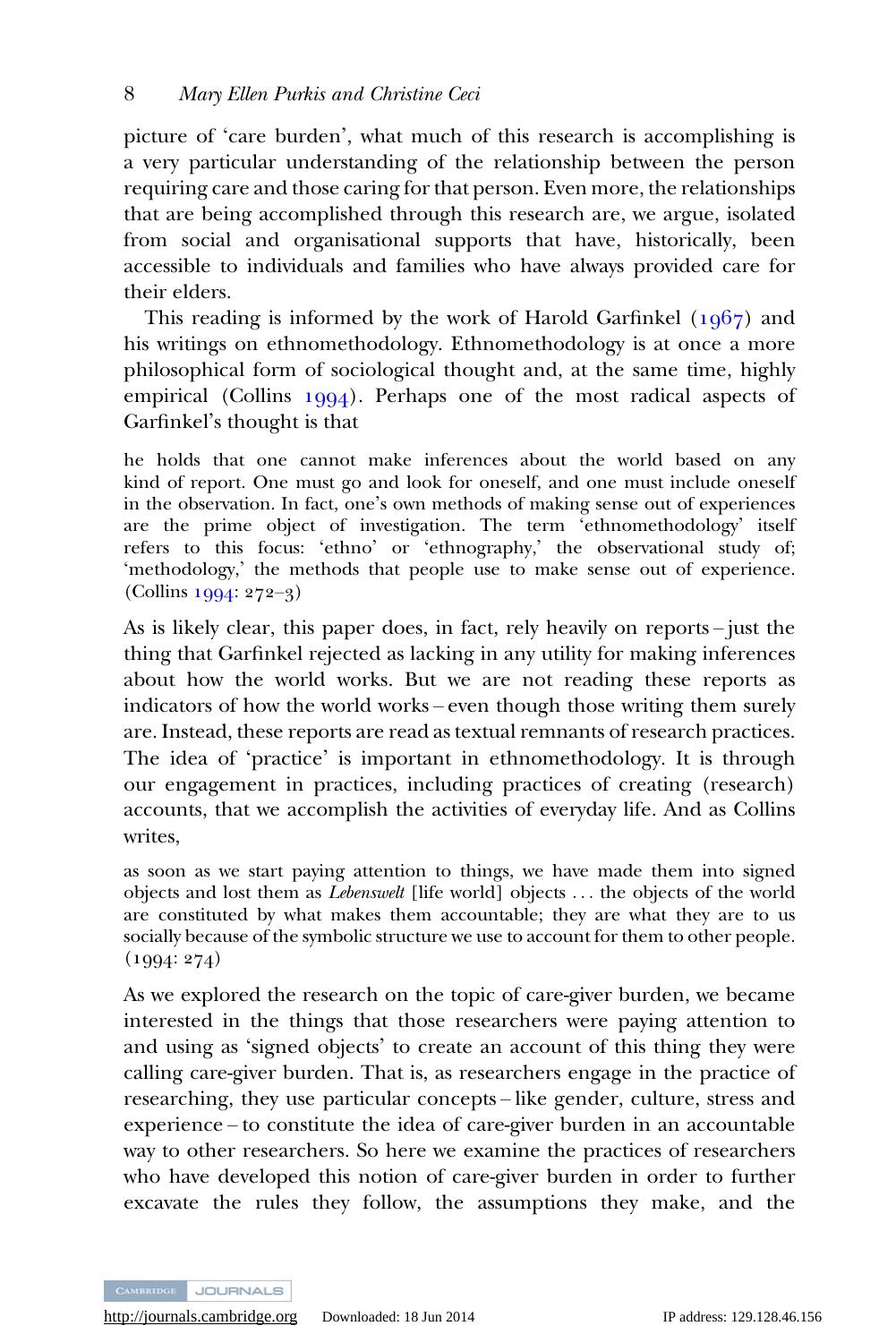recommendations they produce – an analysis that helps us come to some assessment as to what this research is accomplishing.

#### Burden: a peculiarly psychological concept

As noted above, a close reading of this literature underscores the extent to which the concept of 'care-giver burden' is steeped in the disciplines of psychology and social psychology. An example may help here:

Informal caregiving simply refers to activities and experiences involved in providing help and assistance to relatives or friends who are unable to provide for themselves. Whereas caring is the affective components of one's commitment to the welfare of another, caregiving is the *behavioural* expression of this commitment. Giving care to someone is an extension of caring about that person. Looked at this way, caring and caregiving are intrinsic to any close relationship; that is, they are present in all relationships where people attempt to protect or enhance each other's well-being...

Considering how quotidian caregiving is, it hardly seems the stuff out of which severe stress springs. Under some circumstances, however, caregiving is transformed from the ordinary exchange of assistance among people standing in close relationship to one another to an extraordinary and unequally distributed burden. The emergence of a serious and prolonged impairment, such as Alzheimer's disease, is such a circumstance. Where impairment leads to increasing dependency on others for the satisfaction of basic needs, a profound restructuring of the established relationship can occur. Caregiving, which previously might have been but one fleeting component of an encompassing relationship, can now come to be the dominant, overriding component. Under conditions of chronic and progressive impairment, therefore, caregiving may imperialistically expand to the point where it occupies virtually the entirety of the relationship. (Pearlin *et al.* 1990:  $589$ , italics and underlining added)

The words and phrases underlined here are, in one sense, just words. These are words that we all use everyday to describe our worlds. However, within the context of an academic journal, they convey very particular meanings, built up through the use of methodological processes approved by a specific disciplinary context – that is, social psychology.

The other words and phrases that are in bold type are then conditioned by their proximity to the words that have disciplinary meanings. Care-giving can be said to be 'simply' something if you hold a conception of the world such that it is made up of discrete pieces that can be detached from the whole and studied at least somewhat independently of that whole. And the opportunity for such study is signalled with the phrase 'under some circumstances'. If the behaviours of care-giving can be excised from the 'affective component' of caring and bounded for study, then the circumstances that alter its 'behavioural expressions' become available for study. Now, years of stress research conducted on graduate students, standing in as 'normal' human beings, becomes relevant. From those studies, researchers believe they know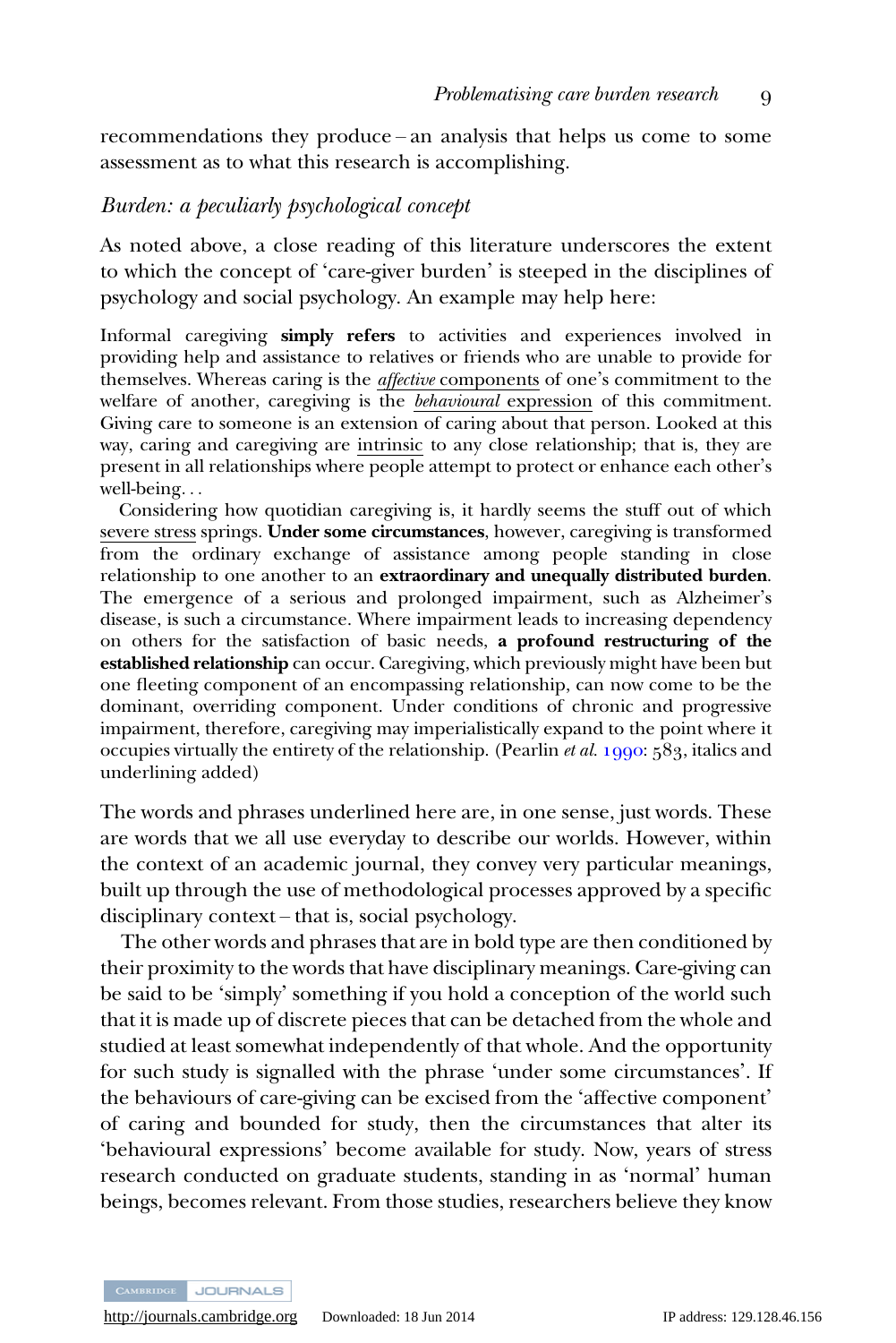what stress is – what causes stress, what alleviates stress, what happens in a body that is experiencing stress, and so on. Researchers use their disciplinary understandings of 'normal' stress to develop new understandings of what 'severe stress' might look like, what might cause it and what might be the implications of it for the person experiencing it.

Pearlin *et al.* ( $1990$ ) advance an argument that caring for a friend or relative diagnosed with a chronic and deteriorating disease such as Alzheimer's disease is such a circumstance where a relationship previously characterised by behavioural expressions where care between members was equally distributed, now is unequal. In this circumstance, the burden leads to a 'profound restructuring' of the pre-existing relationship. This stress and coping framework organises much of the subsequent research.

What sort of approach towards people living in situations of home-based care-giving does such a conceptualisation of the world make possible?

The answer to this question may be more complicated than may be imagined. First, people must be conceived of as divisible into beings who both feel (e.g. affective component) and act. Further, their feelings and actions can be attributed to intrinsic factors that can be distinguished from extrinsic factors. The work of dividing people up is limited only by the imaginations of those engaged in the divisions. Ian Hacking  $(2006)$  has described this sort of scientific activity as 'making up people'. Hacking's interest is in classifications of people and specifically how those classifications affect people and, then, how those affects on those people in turn change the classifications. In the case of care-giver burden, Hacking's approach would encourage us to ask if researchers revise and adapt their classifications of stress when they are studying individuals already determined as being burdened, in contrast to those who have not previously been identified as exhibiting stress in relation to their care-giving duties. Indeed, a wider review of the burden research illustrates a proliferation of elements contributing to the evolution of the classification of care-giver burden.

## Dividing up the care-giving relationship

Measuring burden has produced some of the following results: that people who provide care to relatives suffering from a range of chronic illnesses report feeling burdened by that care and, when tested, they demonstrate symptoms of depression; that people caring for relatives with dementia suffer 'higher levels of burden and depression as compared to care-givers of other chronically ill relatives' (Schoenmakers, Buntinx and DeLepeleire 2010: ); that depression is the main reason for care-givers to abandon home care (Schoenmakers, Buntinx and DelepeLeire  $2010$ ); and that there is 'growing concern in many countries about the social cost of caring for people over the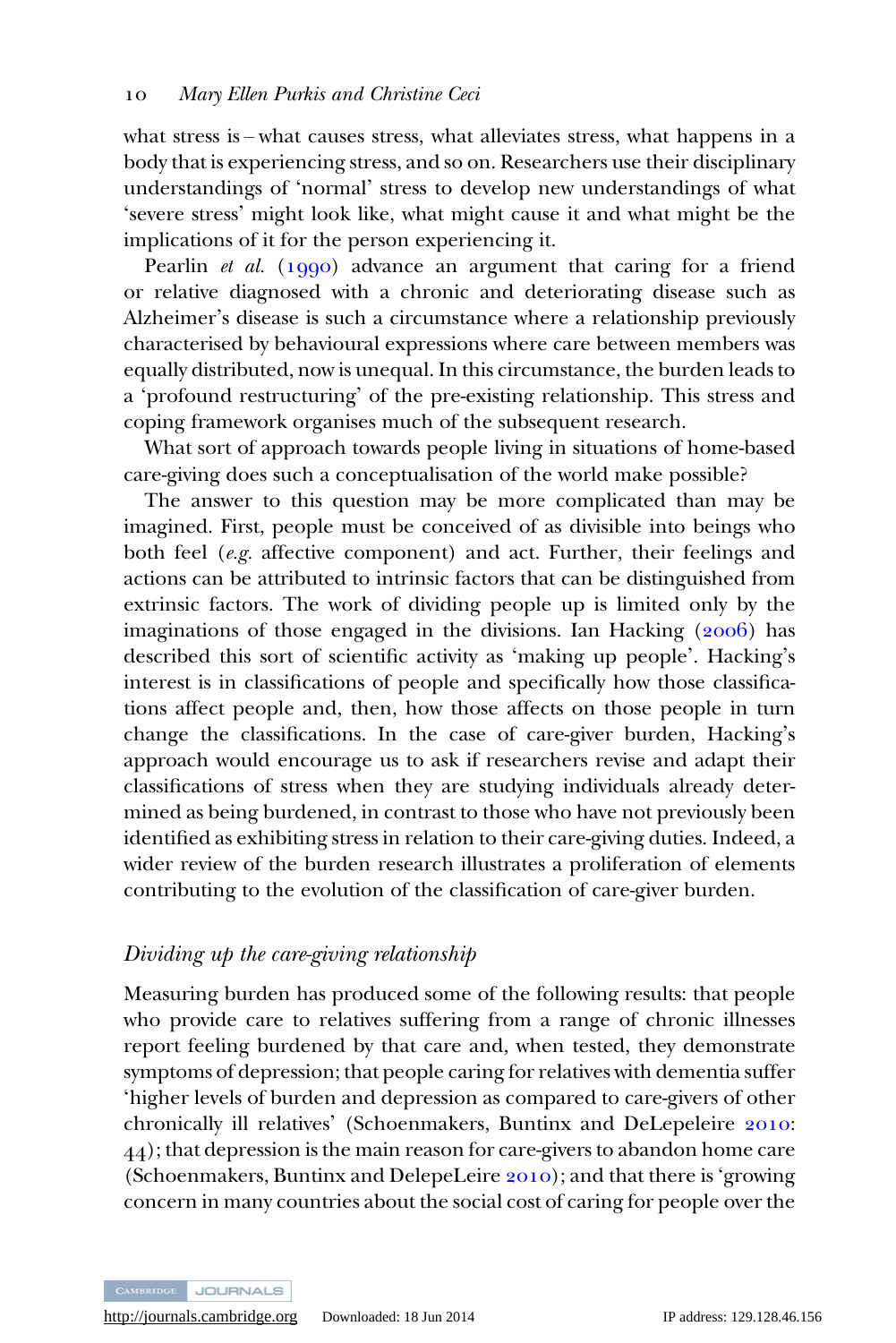age of  $65'$  (Wijeratne  $1997: 69$ ). Together, these 'facts' offer a strong narrative underpinning support for research into the concept of care-giver burden.

It would be impossible to describe the entire range of ways that researchers have divided people up in order to study the burdens that care-givers experience. Here we will draw on a 2008 review of this literature to provide some examples of how this has been done.

Etters, Goodall and Harrison  $(2008)$  found that gender was one of the first characteristics to be identified that influences care-giver burden. Here, research by Zarit, Reeves and Bach-Peterson  $(1080)$  is cited as demonstrating that wives experienced higher levels of care-giver burden compared with other family members. While noting that more recent studies published within the last ten years found no significant differences in burden between adult children and spouses of either gender, Etters, Goodall and Harrison  $(2008)$  go on to cite research published between  $1008$  and  $2001$  as indicating that female care-givers tend to report more health problems and depressive symptoms than male care-givers.

Another major characteristic used to study the impact of care-giver burden reported by Etters, Goodall and Harrison  $(2008)$  was that of 'coping strategies'. Their review of this literature focused on papers published between 2000 and 2006, although they added three others from  $1080, 1086$ (both by Zarit) and 1998. The literature on coping strategies referenced by Etters, Goodall and Harrison was published in the latter part of that time period – and interestingly begins to illustrate a stronger tendency towards a narrative of care-givers 'taking time for themselves' rather than the sense of giving all of themselves over to their care-giving duties as conveyed in earlier research by Zarit, as well as that already discussed by Pearlin. For instance, Etters, Goodall and Harrison report that 'caregivers reporting stronger self-efficacy and taking time for themselves had decreased burden and a greater quality of life'  $(2008:424)$ . Here again, we see a shifting of the classifications – and in this case one that may have negative outcomes for care-givers: as research shifts from supportive interventions to developing 'resilience factors' such as personal mastery, self-efficacy and 'positive' coping styles (e.g. Harmell et al.  $2011$ ), we see the focus moving ever further away from the earlier goal of 'reducing and relieving' burden.

Perhaps one of the most troublesome characteristics that researchers have addressed in relation to its impact on the experience of burden while providing care to relatives or friends with chronic illnesses has been that of culture. Here, for Etters, Goodall and Harrison, we begin to see a multiplying effect of gender and culture where they report that 'studies from various cultures generally find that female caregivers are at greatest risk of caregiver burden' (2008: 424). A cautious reader will note a range of ethnic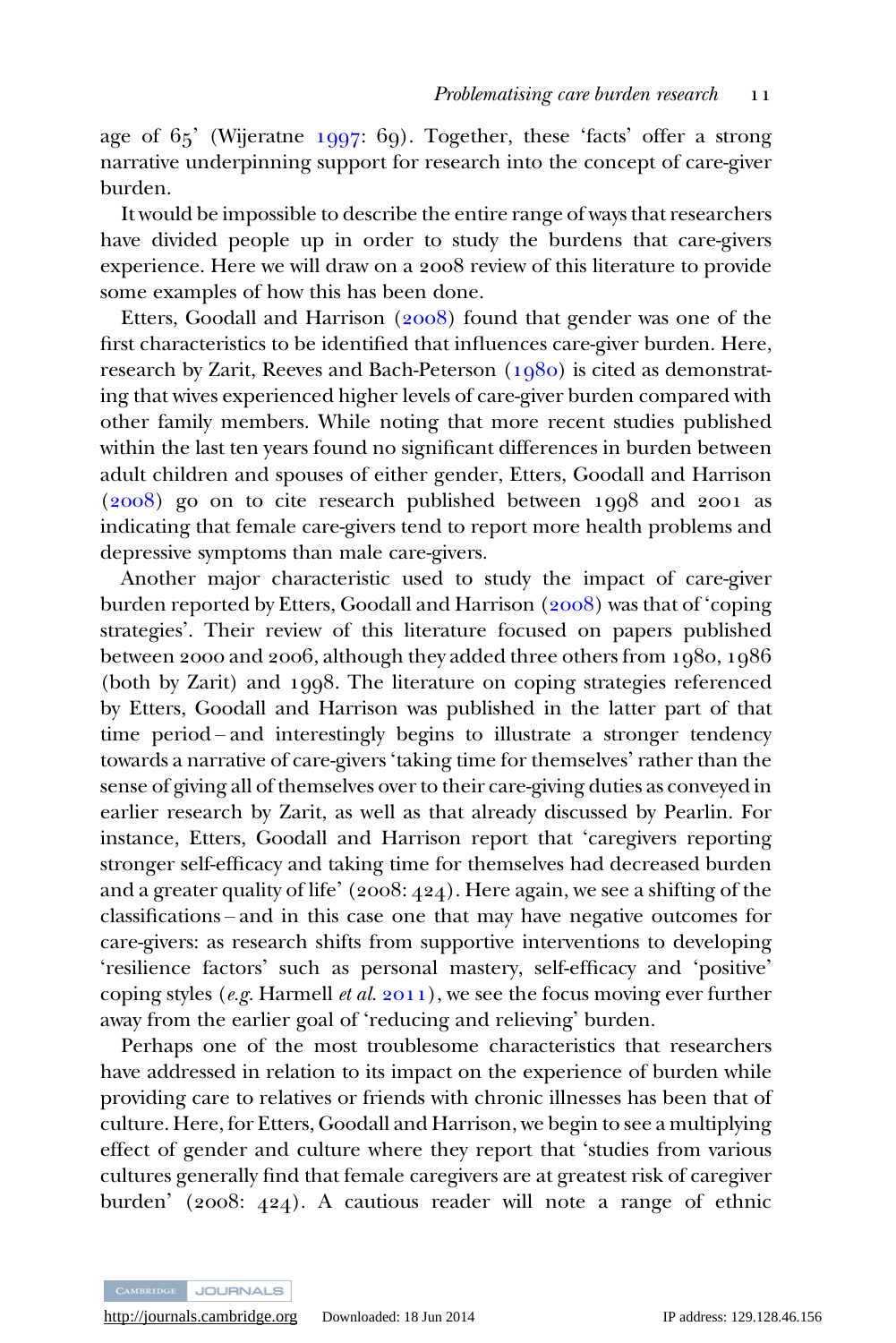stereotypes beginning to emerge: while some US studies claim that Caucasian care-givers report higher levels of care-giver stress, including greater depression, than African American care-givers, other (qualitative) studies suggest that both groups of care-givers experience similar levels of caregiver burden but express it differently.

Beyond measuring expressions of burden on the part of care-givers, researchers of care-giver burden have also explored characteristics of people living with a variety of chronic illnesses to determine which of those characteristics is found to be most burdensome. Here we see studies of the impact on care-givers of aggression, agitation and night-time wandering of their demented relatives. People diagnosed with dementia who continue to be mobile show up in research reports as causing greater levels of burden on their care-givers than those who are immobile.

## Divisions with a purpose

Of course, we could go on and on in this vein. Like the researchers who have divided the care-giver burden relationship up into characteristics that are then studied in terms of their relationship to one another, there is a purpose in showing these divisions. Etters, Goodall and Harrison offer a commonly proposed purpose for this research:

Screening, assessment and monitoring of the degree of burden associated with caregiving are essential. Tools (developed for these purposes of screening, assessment and monitoring of the degree of burden) along with clinical data can help to *predict those caregivers at risk* for significant burden. ( $2008:425$ , italics added)

An immediate concern with the purpose stated here – and one observed in innumerable other similar research studies – is that the purpose of predicting which care-givers are most at risk seems, from the perspective of the Canadian context, to be one that may be purposeful for researchers but such concerns have no corresponding 'hook' into the organisation context within which systems of support for care-givers are put into place. That is, despite generating an 'evidence-based' tool to identify those at risk, the range of remedies on offer by professional social and health-care support personnel who may, on occasion, communicate with informal care-givers, is virtually non-existent. We will return to this issue towards the end of the paper.

At this juncture, we contrast the research arising out of a strong social psychology perspective, with that of an article characterising what might be described as a 'clinical' perspective on care-giving. This is a paper written by Mohide *et al.* ( $1988$ ). Mohide and Pringle are both nurses (the latter, at the time the paper was written, was research director with the Victorian Order of Nurses or VON, an iconic Canadian home care nursing organisation).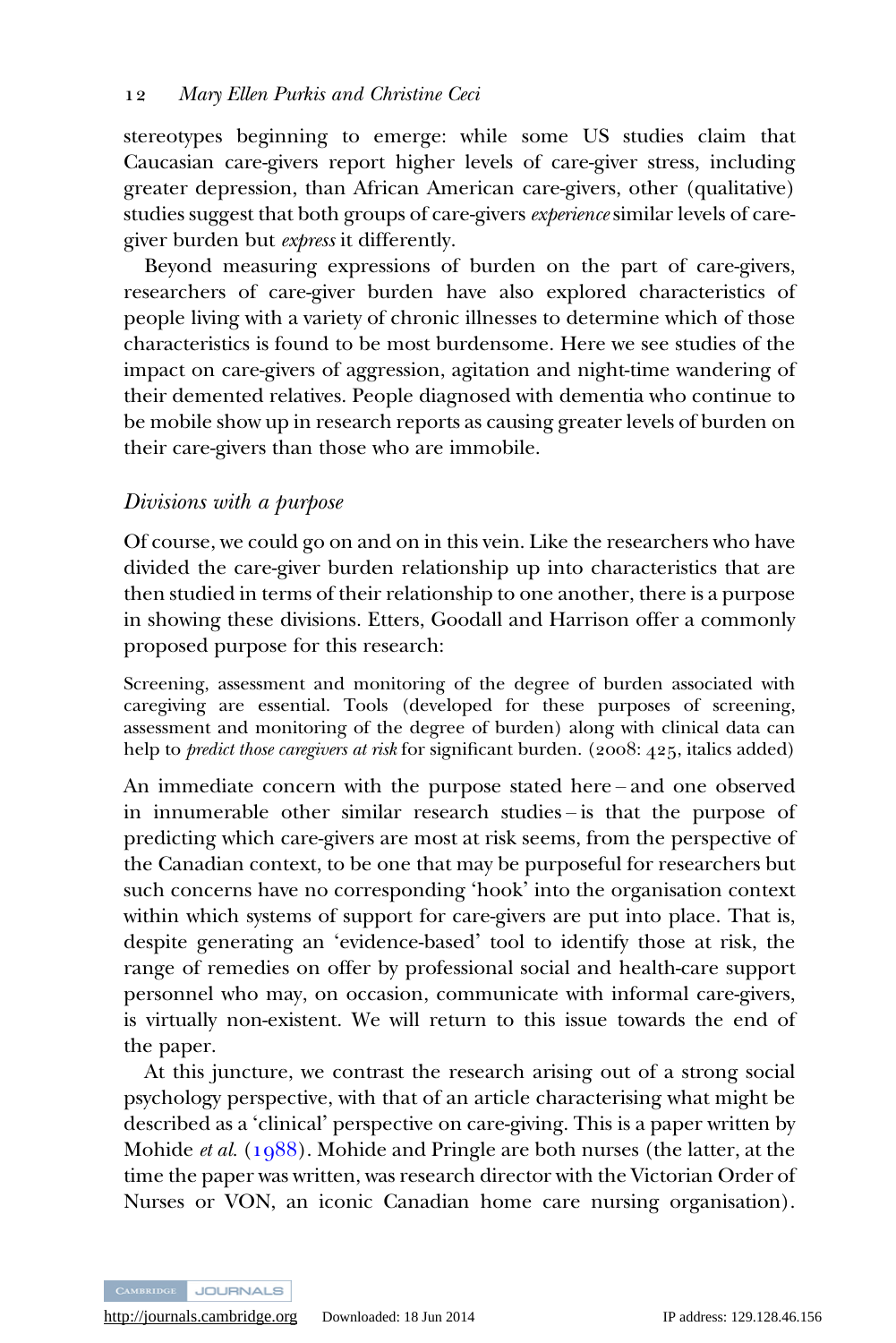Streiner is a psychiatrist, Gilbert is a physician and Torrance holds an appointment in a Business School.

Mohide et al. conducted a research study that was clearly in line with the influences of the day as well as their location within epidemiology and biostatistics (all but one member of the research team held crossappointments in a Department of Clinical Epidemiology and Biostatistics). They too were measuring – in this case, the wellbeing of family caregivers – but quite different from the measurements described in the previous discussion, these researchers were keen on developing a tool to measure the impact of interventions designed to alleviate burden. These researchers built on the pre-existing recognition that care-giver burden is a feature of daily life for individuals providing care to friends or relatives in homes and community settings. Recognition of burden, they state, 'has led to the development of interventions designed to relieve or reduce it' (Mohide et al.  $1988: 475$ ). The purpose of including the team member from Business quickly becomes apparent: 'determination of the relative merit of different interventions can be undertaken by an economic evaluation in which both costs and outcomes are measured'  $(1988:475)$ .

The approach taken by Mohide *et al.* ( $1988$ ) to the concept of care-giver burden can be distinguished from research arising from the more dominant framing offered by social psychology in at least two ways. First, they begin from a premise that the burden of caring can be at least reduced and may even be relieved. Second, and following from the first, their work supports action. Using their tool, interventions such as respite care, day care and home supports can be studied for their impact on alleviating the weight of caring for a friend or relative.

Despite these differences, however, the focus of the work and therefore the issues arising from the work of caring for chronically ill friends or relatives, rest squarely with the care-giver, thus constructing that relationship as one of being burdened by care.

Academic writing of the sort reviewed thus far – and indeed all academic writing – organises ideas about how things happen in the world and then how we should expect those things to happen. Academic writing is intentional in its efforts to draw ideas together in order to create particular meanings. We do not exclude our own writing from this claim. And this is the real problem with the literature on care-giver burden: it seeks endlessly to develop ever more precise measures of the characteristics of carers and those cared-for to make a determination of the weight of caring or, as in the case of Mohide's research, the possibility that, through the introduction of an intervention, the weight of caring might be (temporarily) relieved. But when we read of interventions such as the Tailored Activity Program (Gitlin *et al.*  $2008$ ) that requires six home visits of  $90$  minutes each over a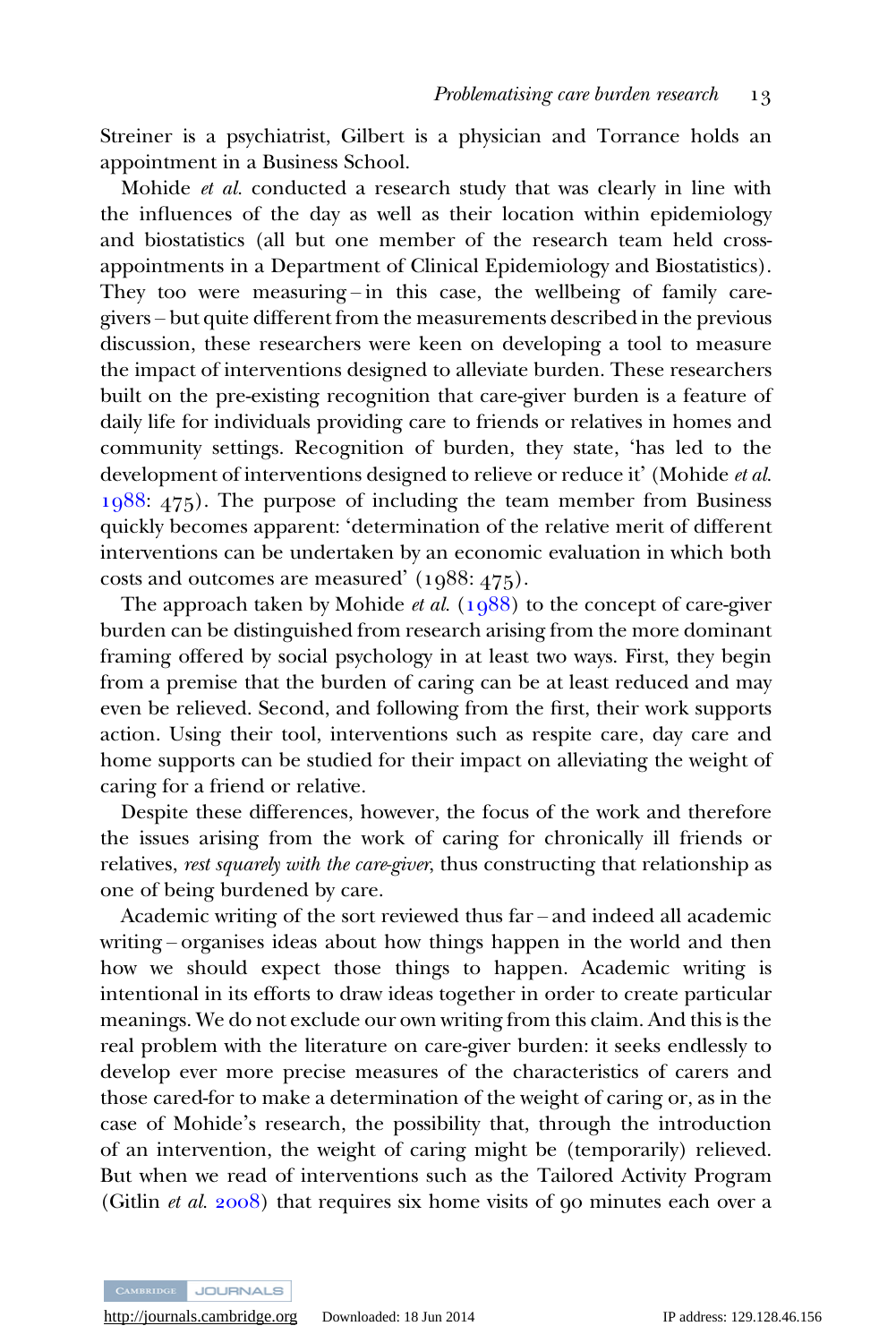four-month period in order to train care-givers how to engage in activities designed to reduce behavioural disturbances of their family member, we wonder about the long-term benefit of such interventions. The Tailored Activity Program is designed for care-givers to use independently. That is, after the training programme is complete, the day-to-day experience of life returns to 'normal': in most instances, two elderly people struggling to make a life together under conditions where one is being asked to take on the role of physical care-giver to the other who, on a daily basis, becomes less and less able to care for themselves.

The epistemological effect of care-giver burden research thus forces attention to the level of the individual carer and the person he or she cares for – this independent, isolated dyad is advanced in the care-giver burden literature, quite unproblematically, as the correct unit of study. The precision of measurement advocated by researchers such as Pearlin and others suggests that interventions might be designed to shape the carer into a more ideal form. Indeed, such interventions are part of the Tailored Activity Program designed by Gitlin et al. who describe one aspect of the intervention being to instruct care-givers in 'stress reducing techniques (deep breathing) to help establish a calm emotional tone' ( $2008:231$ ) when working with their family member/friend in the absence of the home visitor.

Whether assessing the characteristics of the carer or the person cared-for, those assessments are focused on maximising the private home as the most efficient and cost-effective location for health-care delivery for those suffering from dementia and other chronic and deteriorating illnesses of older age. For instance, Marvardi et al. have tested the Caregiver Burden Inventory (CBI) in a multi-centre trial to determine the extent to which burden can be determined to be a 'fundamental prognostic aspect in the history of the disease (e.g. dementia)' (2005: 46). In their discussion, these researchers provide a strong illustration of the ways in which such research conceptualises the care-giving context:

Since family caregivers represent the main resource of society and health service for patients with dementia, family caregivers sustain the heaviest burden. Family caregivers of demented patients suffer more frequently from disorders such as depression, and have more physical problems and little time left for social life and work than the rest of the population. A stressed caregiver may also overestimate the actual burden. This may have a negative influence on the outcome of pharmacological treatment and also facilitates institutionalization of the patient.  $(2005:50)$ 

This last sentence highlights two of the major costs of older adult care: the cost of pharmacological treatment and institutionalised care. For governments wishing to keep the cost of public expenditures low, healthy family care-givers represent a key strategy in their achievement of that goal. Tools such as the CBI represent a resource easily transformed from research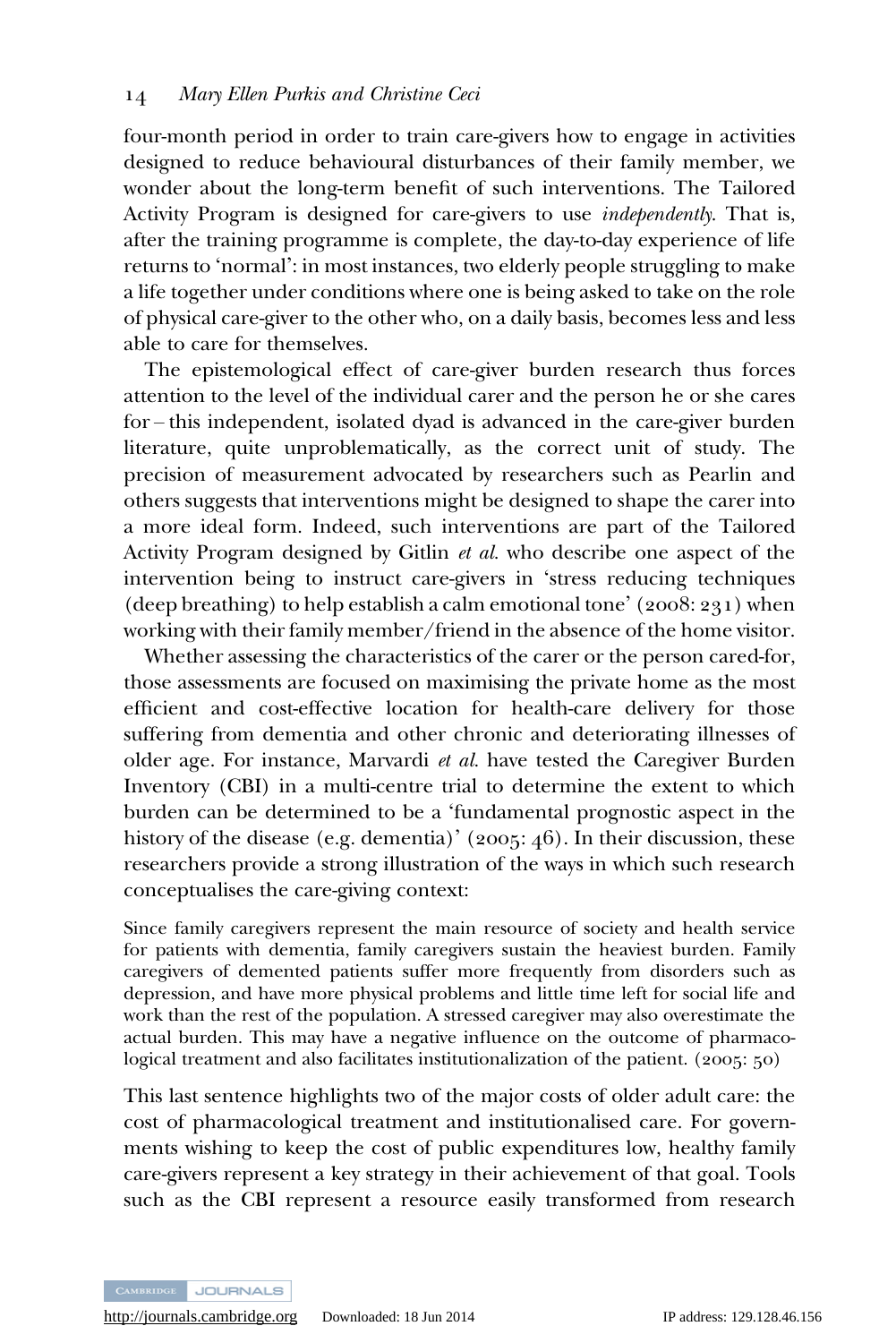instrument to clinical information system to be used by clinicians to assess and monitor the relative 'health' of the care-giver – perhaps signalling where an occasional low-cost intervention, such as referral to a voluntary care-giving network offering social supports to isolated care-givers, may be understood as an 'immunisation' against failure to maintain the role of care-giver.

#### Conclusions and new directions

The close reading, together with our initial overview of the broad assumptions of the field, provides empirical evidence that assumptions defining the field of 'care-giver burden' research are somewhat problematic, hindering both knowledge development and effectiveness. This becomes even clearer when we review the agenda being set out for future research: failure to achieve significant research results, in part attributed to the heterogeneity and fluidity of people and situations, has led not to calls to find methods that can deal with this, but rather an instruction to divide people up ever more finely. Thus, we see calls to more carefully define care-givers (Malonebeach and Zarit  $1991$ ), to identify and define subgroups of carers and at the same time, to more rigorously stratify care-givers so that the 'most' vulnerable care-givers may become more visible and thus more easily the targets of interventions (Zarit and Femia  $2008$ ; Zarit and Reamy  $2013$ ). Interventions are to be tailored for care-giver type, targeted to high-risk carers, made dose-specific (Sorenson et al.  $2006$ ; Smits et al.  $2007$ ; Parker, Mills and Abbey  $2008$ ) – an injunction which cannot help but seem slightly overblown given the still limited repertoire of interventions to be 'applied'. Yet much of the research continuously produces and reproduces this tightly bound triad of care-giver type, problem behaviours and tailored intervention as both the ground and pinnacle of knowledge. Nothing here encourages us to lift our gaze from the isolated care-giver–care recipient dyad as both the object of inquiry and target of intervention, to conceptualise the caregiving situation as anything other than a potentially pathological, yet highly normative, model of human relations.

What else is possible? Bruno Latour  $(2004)$  writes of our (sometimes misguided) disposition to treat matters of concern, such as care-giving situations, as matters of fact. We think, for example, that developing and deploying measures of care burden add to the reality of the concept, make it objective and actionable – but objects such as this are 'useless', as many researchers have discovered, when we try to employ them – complex, fluid experiences resist being treated as matters of fact. Matters of fact, suggests Latour, are 'partial, polemical, political renderings of matters of concern', and poor renderings at that, muddling the question of 'what is there?' with the question of how we can know it  $(2004: 244)$ .

CAMBRIDGE JOURNALS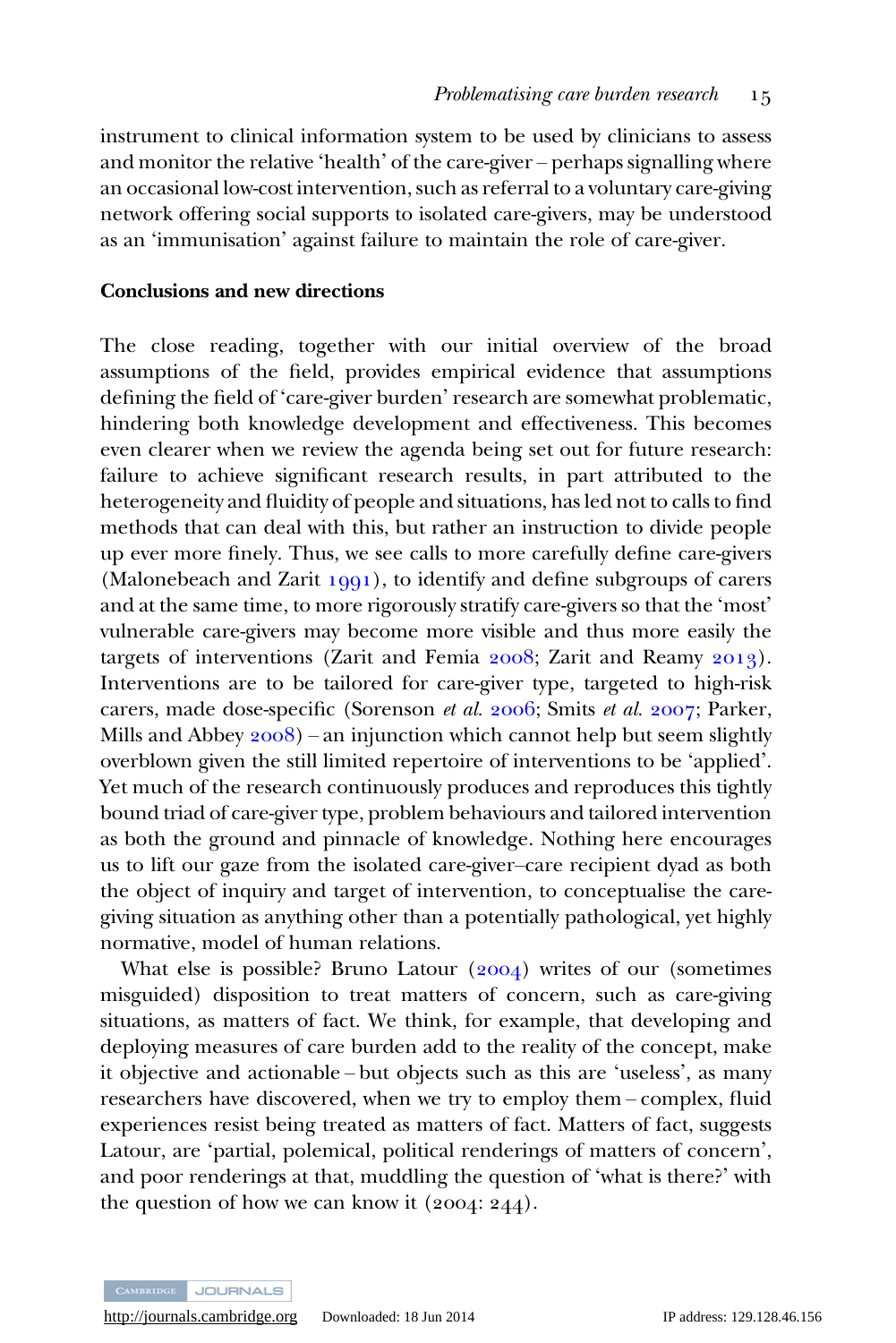Latour sees new critical possibilities in thinking through the word 'gathering' – a point of reference that directs us to consider 'how many participants are gathered in a thing to make it exist and to maintain its existence' ( $2004$ :  $245$ ). In terms of the experience of care-giving, 'participants' are not only the individual humans actually present, but also the multiplicity of the material and organisational worlds that work to constitute the experience. The truly remarkable thing about the half-century of care-giver burden research is that almost nothing of these material and organisational worlds is evident. Dominant research methodologies have, through their (successful) efforts of dividing people up, cleansed sites of care-giving of any evidence that there is anything beyond the individuals themselves involved in the actual work of giving care. The whole gamut of practicalities, the multiplicity of material and organisational worlds that shape daily life – almost none of this is evident in the research literature. Where physical, organisational or familial arrangements are supportive of these care-giving relationships, readers are unable to learn about how such supports are experienced because they are carefully – and deliberately – left out of the research account. Conversely, where physical spaces, families, and health and social care agencies (through policies and procedures) isolate seniors experiencing dementia, that too is rendered invisible. The mundane organisational practices that enable organisations to isolate and limit support for older people cannot be addressed if these are systematically removed from our view.

Our analysis of some approaches of knowing about 'care burden' suggests helpful alternative directions for research. Rather than the tightly bound triad of care-giver type, problem behaviour and tailored intervention noted above, and the tendency to treat both care-giving and living with dementia as isolatable from other parts of life, the complexity of care situations may be better apprehended through an analysis informed by a practice such as that of material semiotics (Pols  $2012$ ). From this perspective, the elements of everyday life – people, objects, physical spaces, technologies and institutions – are understood to have significance and achieve their form and effects only in relation to one another. So rather than 'cleanse' caregiving situations of this multiplicity of elements, we try to see how they are arranged and with what effects. An example may help here. Struhkamp  $(2005)$  articulates an alternative vision of patient autonomy in rehabilitation medicine. She uses insights from material semiotics and actor network theory to demonstrate that autonomy is not so much located 'in' people as in the arrangements of a social and material world through which they are enabled to 'do' things. These arrangements include technologies, institutional routines and practices, as well as the direct and indirect actions of other people that work to make life easier or more difficult. The central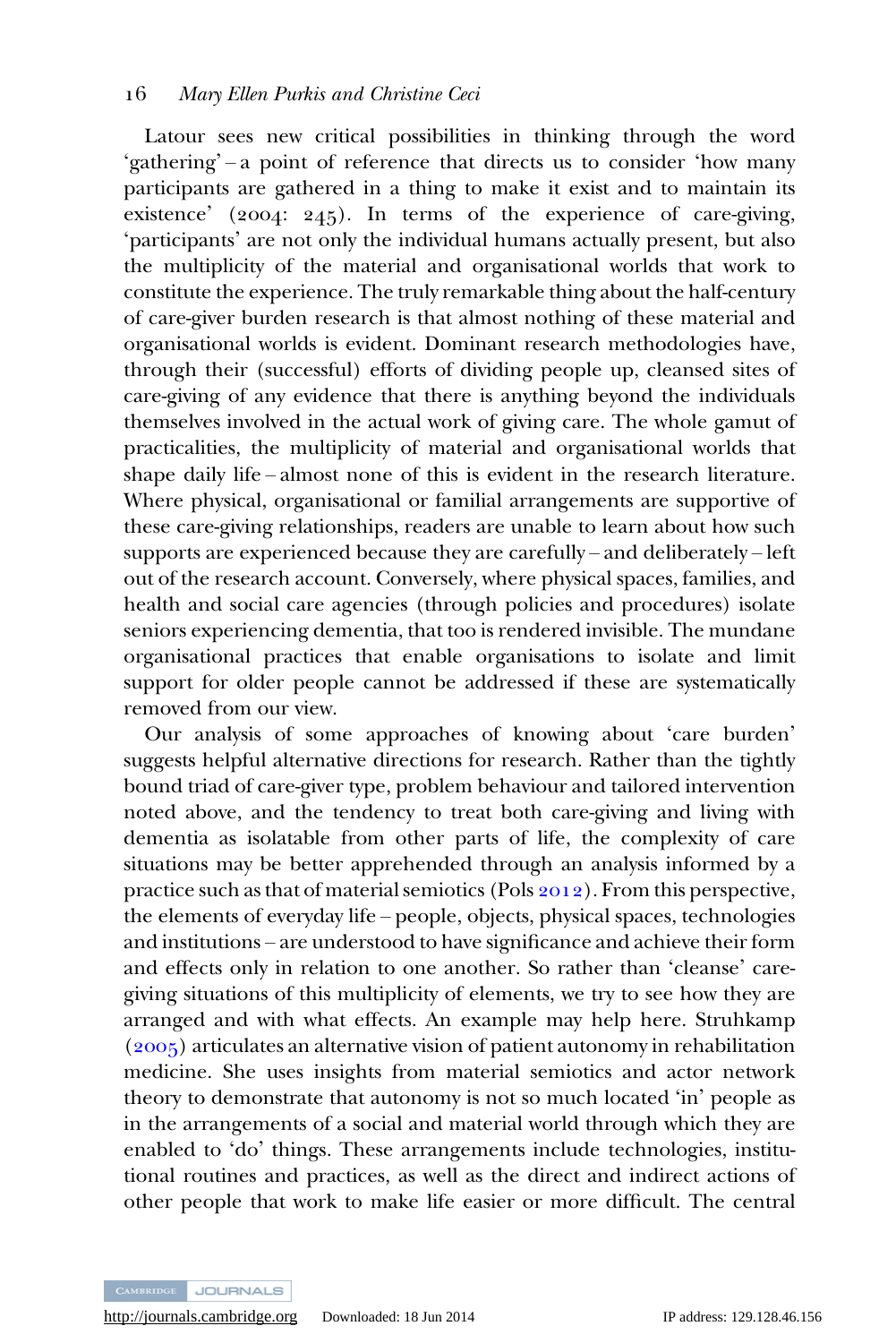<span id="page-17-0"></span>point is that an approach that describes and accounts for the multiplicity of actors and arrangements – human but also technological, physical and institutional – offers wider possibilities for action in terms of care (Moser ). Care, good care and good experiences with care-giving will also, then, arise from these multifarious activities, routines, arrangements and practices (see also Egdell  $2013$ ). Considering these, that is shifting our gaze from the care-giver–care recipient dyad to the socio-political–material relations that constitute the isolated and isolating context of care-giving, may lead to a qualitatively different understanding of the matter of concern.

The theoretical potential of challenging key assumptions thus lies in shifting our attention from interventions to arrangements, specifically to knowing the relations and arrangements that might make care-giving good.

#### Supplementary material

For supplementary material accompanying this paper visit [http://dx.doi.](http://dx.doi.org/10.1017/S0144686X14000269) org/10.1017/S0144686X14000269.

#### References

- Alvesson, M. and Sandberg, J. 2013. Constructing Research Questions: Doing Interesting Research. Sage, London.
- Askham, J., Briggs, K., Norman, I. and Redfern, S. 2007. Care at home for people with dementia: as in a total institution? Ageing  $\mathcal{F}$  Society, 27, 1, 3-24.
- Canadian Institute for Health Information . Supporting Informal Caregivers *–* The Heart of Home Care. Canadian Institute for Health Information, Ottawa. Available online at [https://secure.cihi.ca/free\\_products/Caregiver\\_Distress\\_AIB\\_](https://secure.cihi.ca/free_products/Caregiver_Distress_AIB_2010_EN.pdf)2010\_  $EN.pdf$  [Accessed June 2012].
- Collins, R. 1994. Four Sociological Traditions. Oxford University Press, Oxford.
- Egdell, V. 2013. Who cares? Managing obligation and responsibility across the changing landscapes of informal dementia care. Ageing  $\mathcal{F}$  Society, **33**, 5, 888–907.
- Etters, L., Goodall, D. and Harrison, B. E. 2008. Caregiver burden among dementia patient caregivers: a review of the literature. Journal of the American Academy of Nurse *Practitioners*, **20**,  $8, 423 - 8$ .
- Garfinkel, H. 1967. Studies in Ethnomethodology. Polity, Cambridge.
- Gitlin, L. N., Winter, L., Burke, J., Chernett, N., Dennis, M. and Hauck, W. 2008. Tailored activities to manage neuropsychiatric behaviors in persons with dementia and reduce caregiver burden: a randomized pilot study. American Journal of Geriatric  $Ps$ ychiatry,  $16, 3, 229 - 39$ .
- Hacking, I. 2006. Making up people. London Review of Books, 28, 16, 17 August.
- Harmell, A., Chattillion, E., Roepke, S. and Mausbach, B. 2011. A review of the psychobiology of dementia caregiving: a focus on resilience factors. Current Psychiatry Reports,  $13, 3, 210-24$ .
- Hoenig, J. and Hamilton, M. 1966. The schizophrenic patient in the community and his effect on the household. International Journal of Social *Psychiatry*,  $12, 3, 165 - 76$ .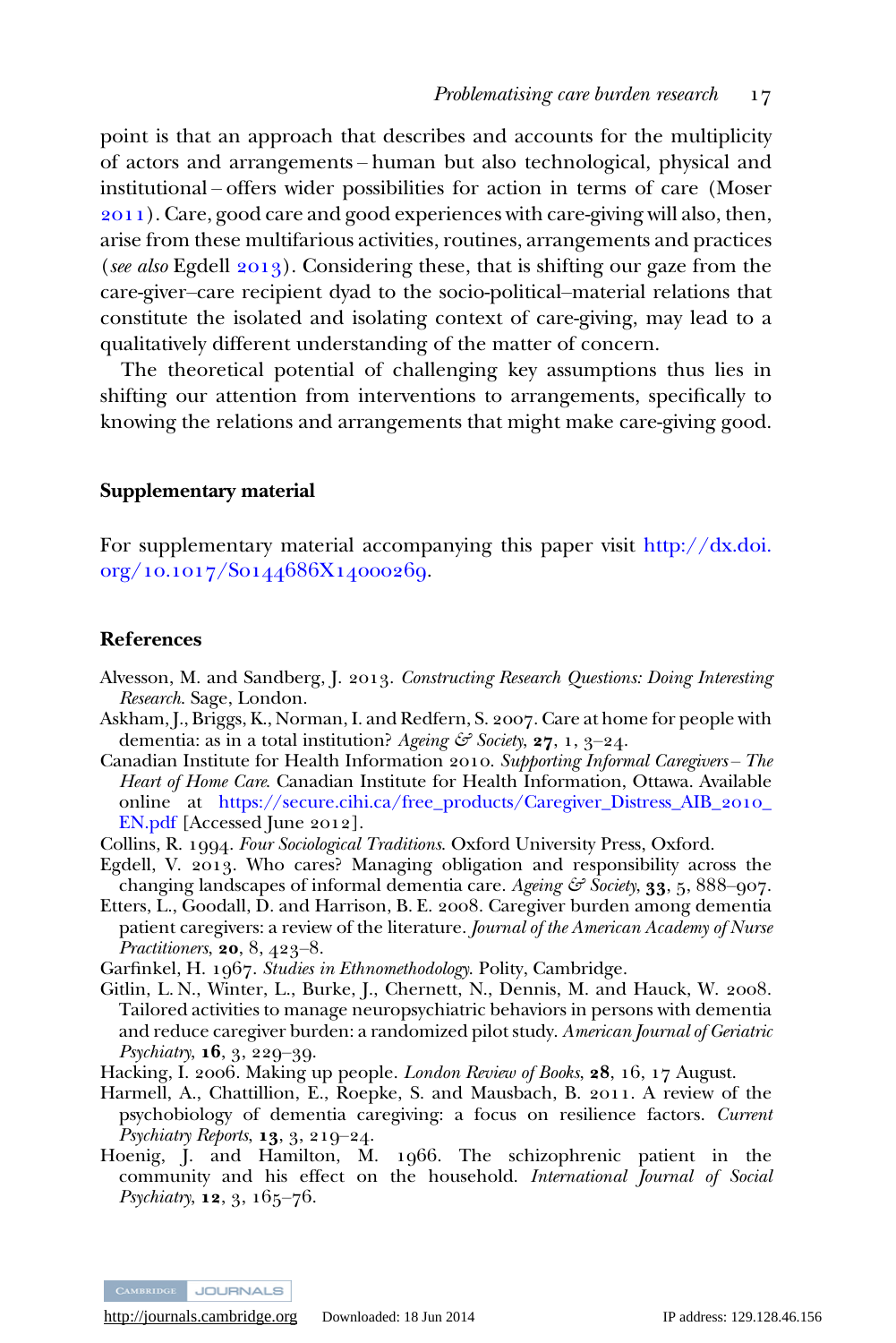#### <span id="page-18-0"></span>Mary Ellen Purkis and Christine Ceci

- Houlihan, J. 1987. Families caring for frail and demented elderly: a review of selected findings. Family Systems Medicine,  $5, 3, 344-56$ .
- Latour, B. 2004. Why has critique run out of steam? Critical Inquiry, **30**, 2, 225–48.
- Lilly, M., Robinson, C., Holtzman, S. and Bottorff, J. 2012. Can we move beyond burden and burnout to support the health and wellness of family caregivers to persons with dementia? Evidence from British Columbia, Canada. Health and Social Care in the Community,  $20, 1, 103-12$ .
- Malonebeach, E., and Zarit, S. 1991. Current research issues in caregiving to the elderly. International Journal of Aging  $\mathcal{G}$  Human Development, **32**, 2, 103–14.
- Marvardi, M., Mattioli, P., Spazzafumo, L., Mastriforti, R., Rinaldi, P., Polidori, M., Cherubini, A., Quartesan, R., Bartorelli, L., Bonaiuto, S., Cucinotta, D., Iorio, A., Gallucci, M., Giordano, M., Martorelli, M., et al. 2005. The caregiver burden inventory in evaluating the burden of caregivers of elderly demented patients: results from a multicenter study. Aging Clinical and Experimental Research,  $17, 1,$ 46–53.
- Mohide, E., Torrance, G., Streiner, D., Pringle, D. and Gilbert, R. 1988. Measuring the wellbeing of family caregivers using the time trade-off technique. Journal of Clinical Epidemiology,  $41, 5, 475-82$ .
- Moser, I. 2011. Dementia and the limits to life: anthropological sensibilities, STS interferences, and possibilities for action in care. Science, Technology  $\mathcal{F}$  Human Values,  $36, 5, 704 - 22$ .
- Ornstein, K. and Gaugler, J. 2012. The problem with 'problem behaviors': a systematic review of the association between individual patient behavioral and psychological symptoms and caregiver depression and burden within the dementia patient–caregiver dyad. International Psychogeriatrics, 24, 10, 1536–52.
- Parker, D., Mills, S. and Abbey, J. 2008. Effectiveness of interventions that assist caregivers to support people with dementia living in the community: a systematic review. International Journal of Evidence-based Healthcare,  $6, 2, 137-72$ .
- Pearlin, L., Mullan, J., Semple, S. and Skaff, M. 1990. Caregiving and the stress process: an overview of concepts and their measures. The Gerontologist, 30,  $5,583-94.$
- Pols, J. 2012. Care at a Distance: On the Closeness of Technology. Amsterdam University Press, Amsterdam.
- Schoenmakers, B., Buntinx, F. and DeLepeleire, J. 2010. Supporting the dementia family caregiver: the effect of home care intervention on general well-being. Aging  $\mathcal{C}$  Mental Health, **14**, **1**, 44–56.
- Smits, C., De Lange, J., Dröes, R., Meiland, F., Vernooij-Dassen, M. and Pot, A. 2007. Effects of combined intervention programmes for people with dementia living at home and their caregivers: a systematic review. *International Journal of Geriatric Psychiatry*, **22**, 12, 1181–93.
- Sorensen, S., Duberstein, P., Gill, D. and Pinquart, M. 2006. Dementia care: mental health effects, intervention strategies, and clinical implications. Lancet Neurology, 5,  $11,961-73.$
- Struhkamp, R. 2005. Patient autonomy: a view from the kitchen sink. *Medicine*, *Healthcare and Philosophy*,  $\mathbf{8}, 1, 105-14$ .
- Van Mierlo, L., Meiland, F., Van Der Roest, H. and Dröes, R. 2012. Personalised caregiver support: effectiveness of psychosocial interventions in subgroups of caregivers of people with dementia. International Journal of Geriatric Psychiatry,  $27, 1, 1-14.$
- Vitaliano, P., Schulz, R., Kiecolt-Glaser, J. and Grant, I. 1997. Research on physiological and physical concomitants of caregiving: where do we go from here? Annals of Behavioral Medicine,  $19, 2, 117-23$ .